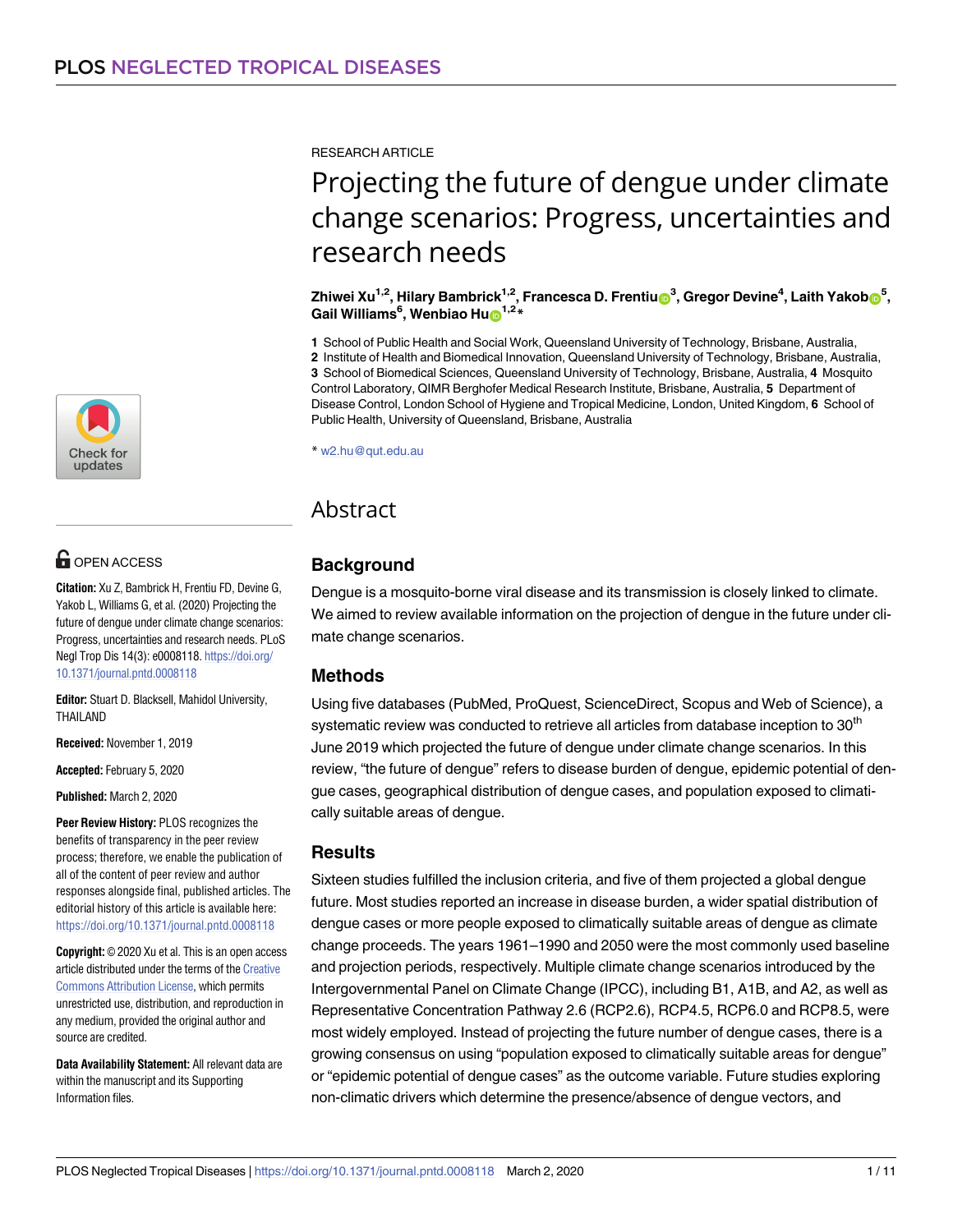<span id="page-1-0"></span>**Funding:** This study was supported by National Health and Medical Research Council (APP 1138622\_Hu). The funders had no role in study design, data collection and analysis, decision to publish, or preparation of the manuscript.

**Competing interests:** No authors have competing interests.

identifying the pivotal factors triggering the transmission of dengue in those climatically suitable areas would help yield a more accurate projection for dengue in the future.

#### **Conclusions**

Projecting the future of dengue requires a systematic consideration of assumptions and uncertainties, which will facilitate the development of tailored climate change adaptation strategies to manage dengue.

#### Author summary

Dengue is the most important arboviral disease globally, and the transmission of dengue is closely linked to climate. This review assembled all existing studies which have quantified the impact of climate change on dengue under climate change scenarios. We observed that most studies reported an increase in disease burden, a wider spatial distribution of dengue cases or more people exposed to climatically suitable areas of dengue as climate change proceeds. The years 1961–1990 and 2050 were the most commonly used baseline and projection periods, respectively. Multiple climate change scenarios introduced by the Intergovernmental Panel on Climate Change (IPCC), including B1, A1B, and A2, as well as Representative Concentration Pathway 2.6 (RCP2.6), RCP4.5, RCP6.0 and RCP8.5, were most widely employed. Instead of projecting the future number of dengue cases, there is a growing consensus on using "population exposed to climatically suitable areas for dengue" or "epidemic potential of dengue cases" as the outcome variable. Future studies exploring non-climatic drivers which determine the presence/absence of dengue vectors, and identifying the pivotal factors triggering the transmission of dengue in those climatically suitable areas would help yield a more accurate projection for dengue in the future.

### **Introduction**

Dengue is the most important arboviral disease globally, with an estimated 390 million dengue infections per year [\[1](#page-8-0)] and causes an enormous economic burden to governments and house-holds [\[2](#page-8-0)]. The number of deaths due to dengue is increasing in recent years [[3\]](#page-8-0). It has been reported that over 3.9 billion people in 128 countries are at risk of dengue infection [\[4\]](#page-8-0). Climatic factors affect the occurrence of dengue by impacting on the life cycle and transmission of dengue viruses, as well as the growth and survival of dengue vectors (i.e., *Aedes aegypti* and *Aedes albopictus*) [[5\]](#page-8-0). Hence, the association between climatic factors and dengue has been widely researched [[5](#page-8-0)]. For example, Li et al. have observed that climate-driven variation in mosquito density could predict the spatiotemporal dynamics of dengue in China [[6](#page-8-0)].

Climate change is occurring and affecting human health and wellbeing [\[7](#page-8-0)]. As climate change continues, the global surface temperature will increase and the pattern of rainfall will change [[8\]](#page-8-0), which will affect the environmental suitability for the growth and survival of dengue viruses and mosquitoes, and may subsequently change the burdens of dengue globally, nationally, and locally. There has been an increasing number of studies projecting the future disease burden of dengue, epidemic potential of dengue cases, geographical distribution of dengue cases, or population exposed to climatically suitable areas of dengue under climate change scenarios [\[9–](#page-8-0)[20](#page-9-0)]. Nevertheless, appreciable heterogeneity exists in these projections in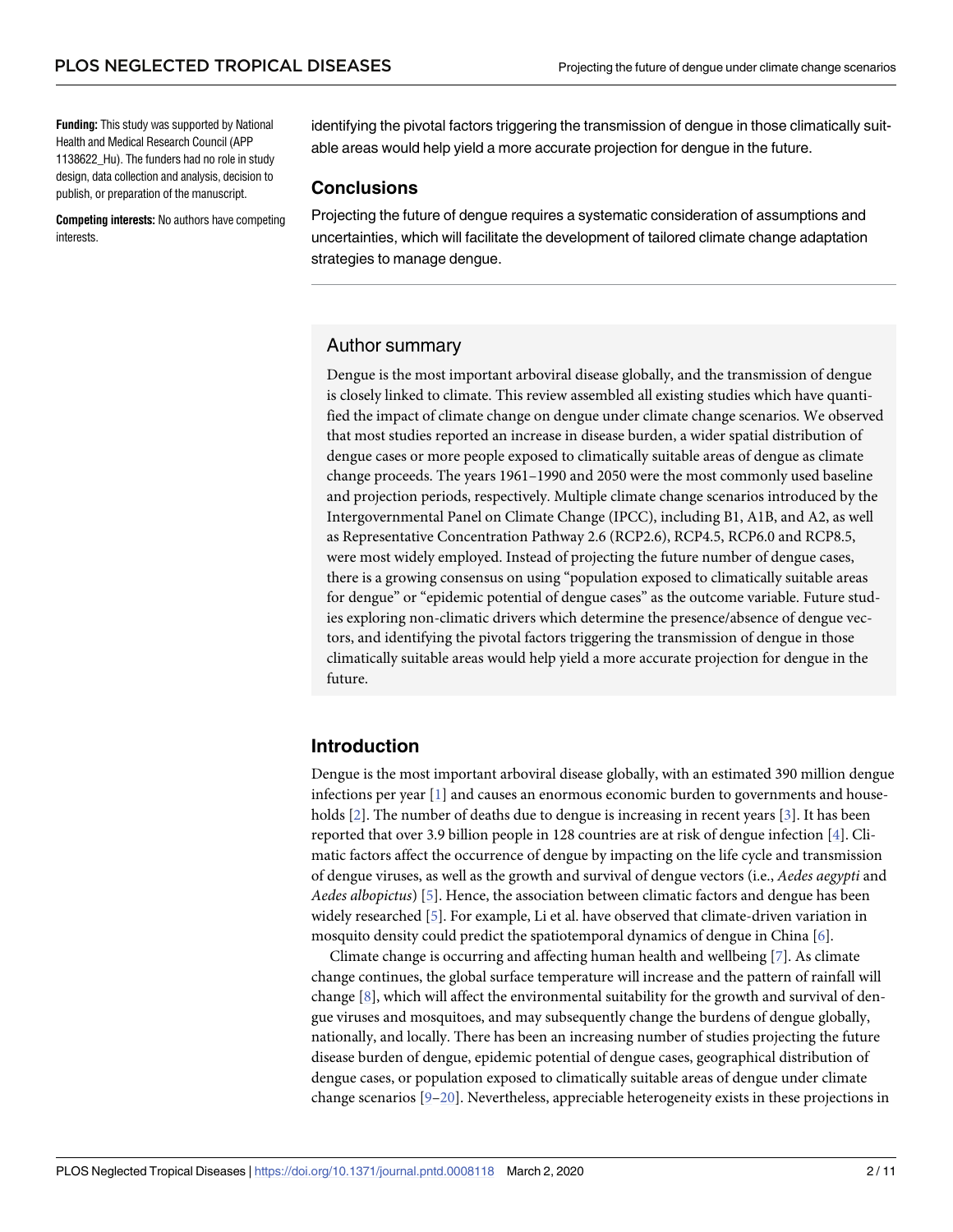<span id="page-2-0"></span>terms of modelling approaches used and future scenarios adopted. Messina et al. have assembled the existing studies projecting the global future of dengue under climate change scenarios and have discussed the popular methods used in these studies [[21](#page-9-0)]. However, regional or local studies were not included in the review of Messina et al.

In the present study, we attempted to review all available studies which projected the future disease burden of dengue, epidemic potential of dengue cases, geographical distribution of dengue cases, or population exposed to climatically suitable areas of dengue (hereinafter called "the future of dengue") under climate change scenarios, identify the uncertainties in this field and propose the future research needs.

### **Methods**

#### **Data sources**

Empirical studies projecting the future of dengue under climate change scenarios published up to 30<sup>th</sup> June 2019 were retrieved using PubMed, ProQuest, ScienceDirect, Scopus and Web of Science. The references of the identified papers were examined visually to make sure that all eligible papers were included in the final review.

#### **Inclusion criteria**

We restricted the search to peer-reviewed papers written in English. Our primary search used the following U.S. National Library of Medicine's Medical Subject Headings (MeSH terms) and keywords: "dengue", "climate", "prediction", "projection", "forecast", and "predicting". Eligibility included those papers which projected the future disease burden of dengue, epidemic potential of dengue cases, geographical distribution of dengue cases, or population exposed to climatically suitable areas of dengue under climate change scenarios around the globe or in one country/city using at least one climate change scenario. Climate change scenario is defined as a description of the future change in climate under concrete assumptions on the future growth of greenhouse gas (GHG) and on other factors which may impact future climate. The most widely used climate change scenarios are those developed by the Intergovernmental Panel on Climate Change (IPCC). In the IPCC's Fourth Assessment Report, three climate change scenarios detailed in the Special Report on Emissions Scenarios (SRES) were B1, A1B, and A2 [\[22\]](#page-9-0). In the IPCC's Fifth Assessment Report, the emissions scenarios were called Representative Concentration Pathways (RCPs), and the four RCPs were RCP2.6 (low emission scenario), RCP4.5 and 6.0 (intermediate emission scenarios), and RCP8.5 (high emission scenario) [\[8\]](#page-8-0). Although the presence of vectors is essential for the occurrence of dengue cases, published papers solely projecting the future distribution of dengue mosquitoes were not included in this review because the main outcome-of-interest of this review is human health.

#### **Results**

We identified 2,449 articles in the initial search, and 16 of them entered the final review according to the inclusion criteria [\(Fig](#page-3-0) 1). The specific characteristics of these 16 articles are presented in [Table](#page-4-0) 1.

#### **Local, national or regional studies**

Eleven of the 16 studies included in the final review projected the future of dengue at the local, national, or regional level ([Table](#page-4-0) 1). Specifically, the research settings of these studies were Australia [[11](#page-8-0), [20](#page-9-0)], Bangladesh [\[12\]](#page-8-0), China [[15](#page-8-0), [17](#page-8-0)], Europe [[23](#page-9-0), [24](#page-9-0)], Korea [[25](#page-9-0)], Mexico [[14\]](#page-8-0),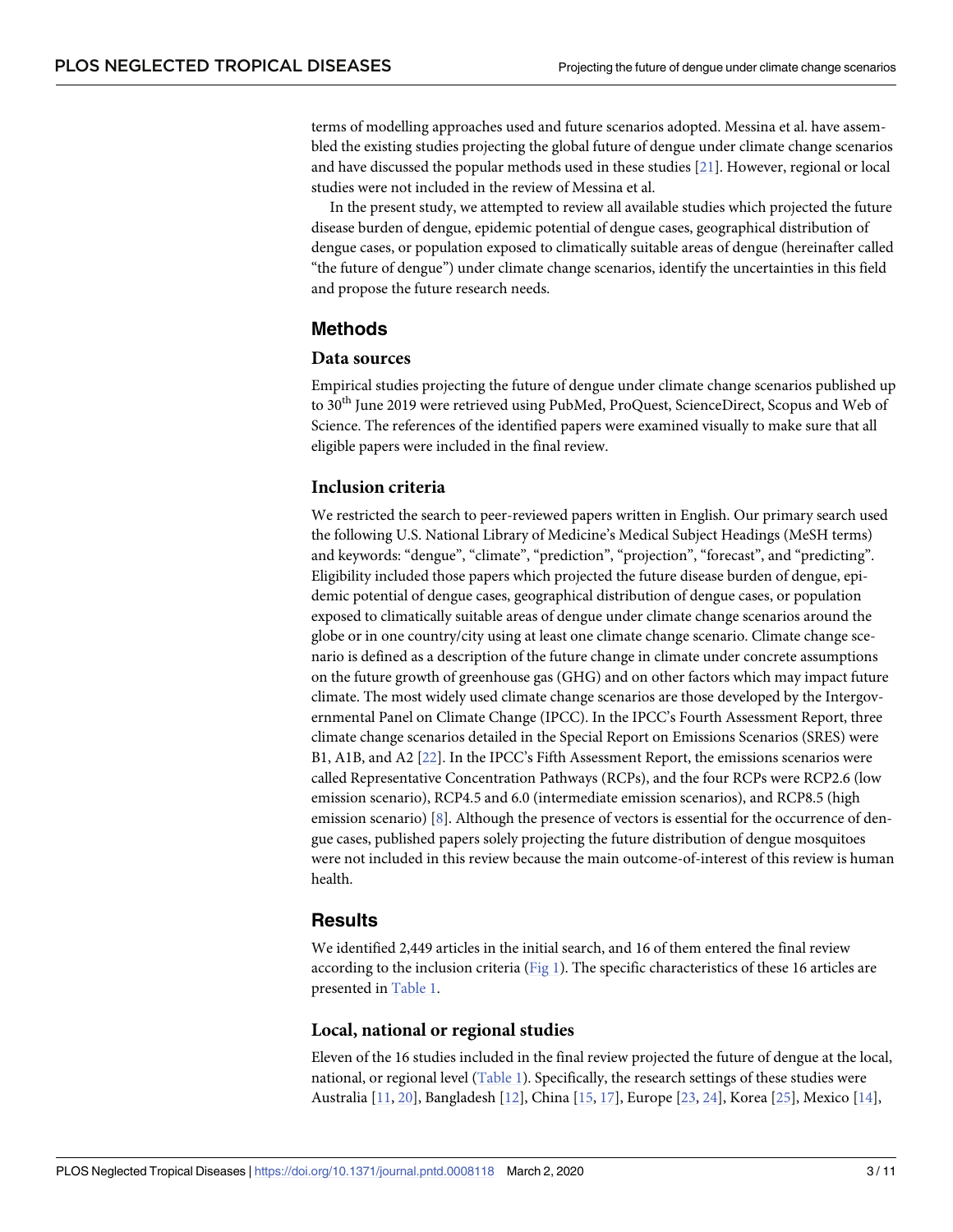<span id="page-3-0"></span>

<https://doi.org/10.1371/journal.pntd.0008118.g001>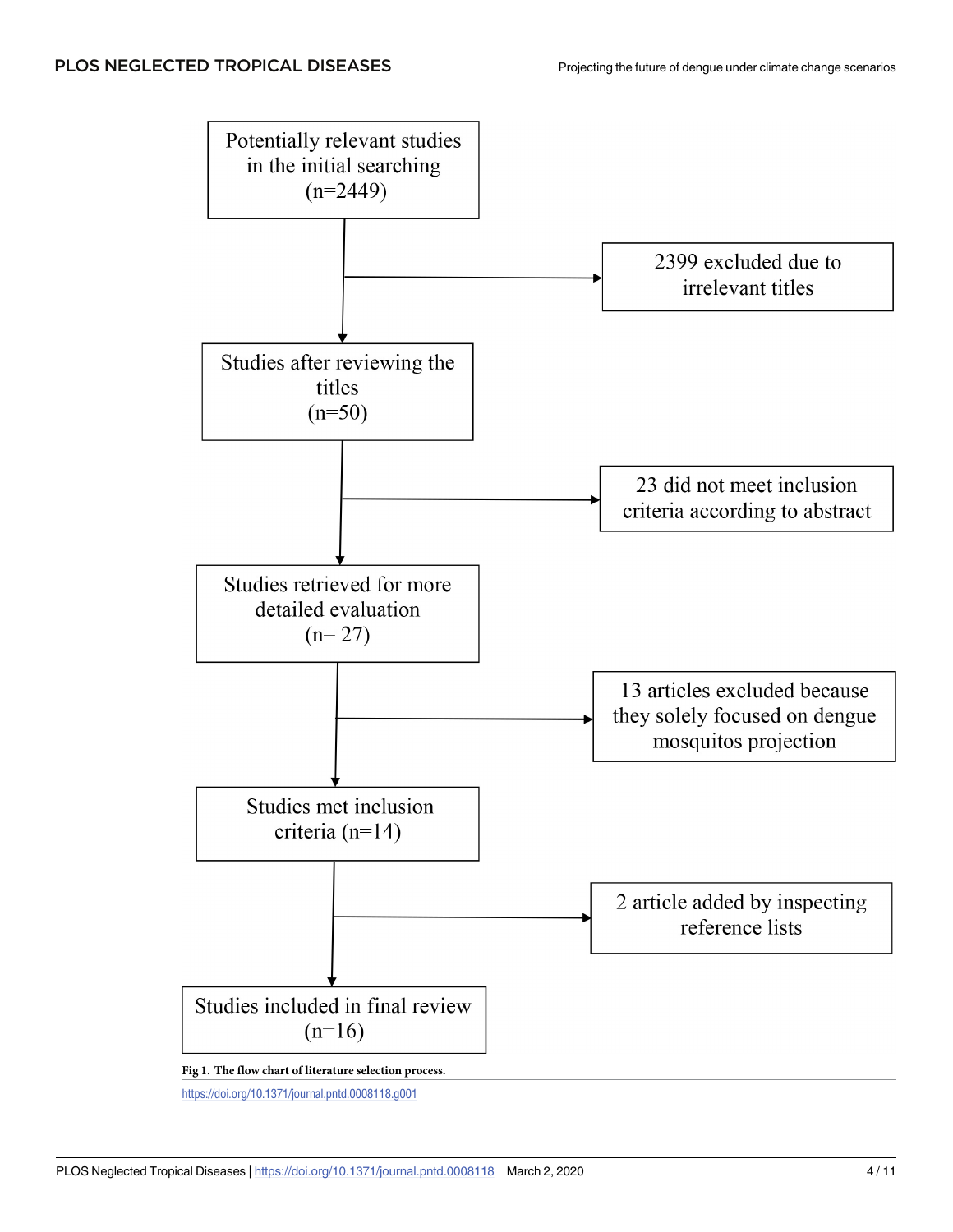| Study                             | Setting                                                                                        | Baseline<br>period                 | Projection<br>period                       | Climate change<br>scenarios                                                       | Spatial resolution                            | Modelling<br>approach | Outcomes                                                                                               |
|-----------------------------------|------------------------------------------------------------------------------------------------|------------------------------------|--------------------------------------------|-----------------------------------------------------------------------------------|-----------------------------------------------|-----------------------|--------------------------------------------------------------------------------------------------------|
| Acharya et al.<br>2018            | Nepal                                                                                          | $1950 -$<br>2000                   | 2050 and<br>2070                           | RCP2.6, RCP6.0 and<br><b>RCP8.5</b>                                               | 30 arc second                                 | Mechanistic<br>model  | Population exposed to<br>climatically suitable areas of<br>dengue                                      |
| Bambrick et al.<br>2009           | Australia                                                                                      | $1961 -$<br>1990                   | 2100                                       | Four climate change<br>scenarios produced by<br><b>CSIRO</b>                      | Not given                                     | Correlative<br>model  | Distribution of dengue cases<br>and people living in regions<br>of high risk of dengue<br>transmission |
| Banu et al.<br>2014               | Dhaka, Bangladesh                                                                              | $2000 -$<br>2010                   | 2100                                       | Monthly temperature<br>increases by 1, 2 and<br>3.3°C in 2100 relative<br>to 2010 | Not given                                     | Correlative<br>model  | Annual number of dengue<br>cases                                                                       |
| Bouzid et al.<br>2014             | Europe                                                                                         | $1961 -$<br>1990                   | $2011 - 2040$ ,<br>2041-2070,<br>2071-2100 | A1B                                                                               | 10 km * 10 km                                 | Correlative<br>model  | Number and geographical<br>distribution of dengue cases                                                |
| Butterworth<br>et al. 2017        | 23 locations of the US                                                                         | $1961 -$<br>1990                   | 2045-2065                                  | A1B                                                                               | $1.3^{\circ} - 3.9^{\circ}$                   | Mechanistic<br>model  | Number of dengue cases                                                                                 |
| Study                             | Setting                                                                                        | Baseline<br>period                 | Projection<br>period                       | Climate change<br>scenarios                                                       | Spatial resolution                            | Modelling<br>approach | Outcomes                                                                                               |
| Colon-<br>Gonzalez et al.<br>2013 | Mexico                                                                                         | $1970-$<br>1999                    | 2030, 2050,<br>and 2080                    | A1B, A2 and B1                                                                    | Not given                                     | Correlative<br>model  | The average value and<br>distribution of annual dengue<br>incidence                                    |
| Fan et al. 2019                   | China                                                                                          | $1981 -$<br>2016                   | 2020, 2030,<br>2050 and<br>2100            | RCP2.6, RCP4.5,<br>RCP6.0 and RCP8.5                                              | $0.5^{\circ}$ * $0.5^{\circ}$                 | Mechanistic<br>model  | Distribution of dengue cases                                                                           |
| Lee et al. 2018                   | Korea                                                                                          | $2012 -$<br>2016                   | 2020-2099                                  | RCP2.6, RCP4.5,<br>RCP6.0 and RCP8.5                                              | Not given                                     | Mechanistic<br>model  | Potential risk of dengue<br>outbreaks                                                                  |
| Li et al. 2017                    | Guangzhou, China                                                                               | 1998-<br>2014                      | 2020-2070                                  | RCP2.6 and RCP8.5                                                                 | Not given                                     | Correlative<br>model  | Number of dengue cases                                                                                 |
| Liu-<br>Helmersson<br>et al. 2016 | 10 European cities                                                                             | $1901 -$<br>1930,<br>1984-<br>2013 | 2070-2099                                  | RCP2.6, RCP4.5,<br>RCP6.0 and RCP8.5                                              | $0.25^{\circ}$ * $0.25^{\circ}$               | Mechanistic<br>model  | The seasonal peak and time<br>window for dengue epidemic<br>potential                                  |
| Williams et al.<br>2016           | Four cities (Brisbane,<br>Cairns, Rockhampton, and<br>Townsville) in Queensland,<br>Australia. | $1990-$<br>2011                    | 2046-2064                                  | A2 and B1                                                                         | Not given                                     | Mechanistic<br>model  | Probability of dengue<br>outbreaks and epidemic<br>potential                                           |
| Study                             | Setting                                                                                        | Baseline<br>period                 | Projection<br>period                       | Climate change<br>scenarios                                                       | Spatial resolution                            | Modelling<br>approach | Outcomes                                                                                               |
| Astrom et al.<br>2012             | Globe                                                                                          | $1961 -$<br>1990                   | 2050                                       | A1B                                                                               | $0.5^{\circ}$ * $0.5^{\circ}$                 | Correlative<br>model  | Population at risk of dengue<br>and its distribution                                                   |
| Hales et al.<br>2002              | Globe                                                                                          | $1961-$<br>1990                    | 2050 and<br>2080                           | IS92a and IS92f                                                                   | $0.5^{\rm o}$ * $0.5^{\rm o}$                 | Correlative<br>model  | Population at risk of dengue                                                                           |
| Martens et al.<br>1997            | Globe                                                                                          | $1931 -$<br>1980                   | 2050                                       | GFDL89, UKTR, and<br>ECHAM1-A                                                     | Not given                                     | Mechanistic<br>model  | Epidemic potential of dengue<br>cases                                                                  |
| Messina et al.<br>2019            | Globe                                                                                          | $1960 -$<br>2015                   | 2020, 2050<br>and 2080                     | RCP4.5, RCP6.0 and<br><b>RCP8.5</b>                                               | 5 km * 5 km                                   | Mechanistic<br>model  | Environmental suitability for<br>dengue virus and population<br>at risk of dengue                      |
| Patz et al. 1998                  | Globe                                                                                          | $1931 -$<br>1980                   | 2050                                       | Three GCMs                                                                        | 250 km<br>horizontally and<br>1 km vertically | Mechanistic<br>model  | Dengue average annual<br>epidemic potential                                                            |

#### <span id="page-4-0"></span>[Table](#page-2-0) 1. Characteristics of the studies projecting the burden or geographical distribution of dengue under climate change scenarios.

<https://doi.org/10.1371/journal.pntd.0008118.t001>

Nepal [\[9\]](#page-8-0), and the US [[13](#page-8-0)]. These studies were largely heterogeneous in five key aspects. First, the baseline period used varied: three studies used  $1961-1990$  as the baseline period  $[11, 13, 13]$  $[11, 13, 13]$  $[11, 13, 13]$  $[11, 13, 13]$  $[11, 13, 13]$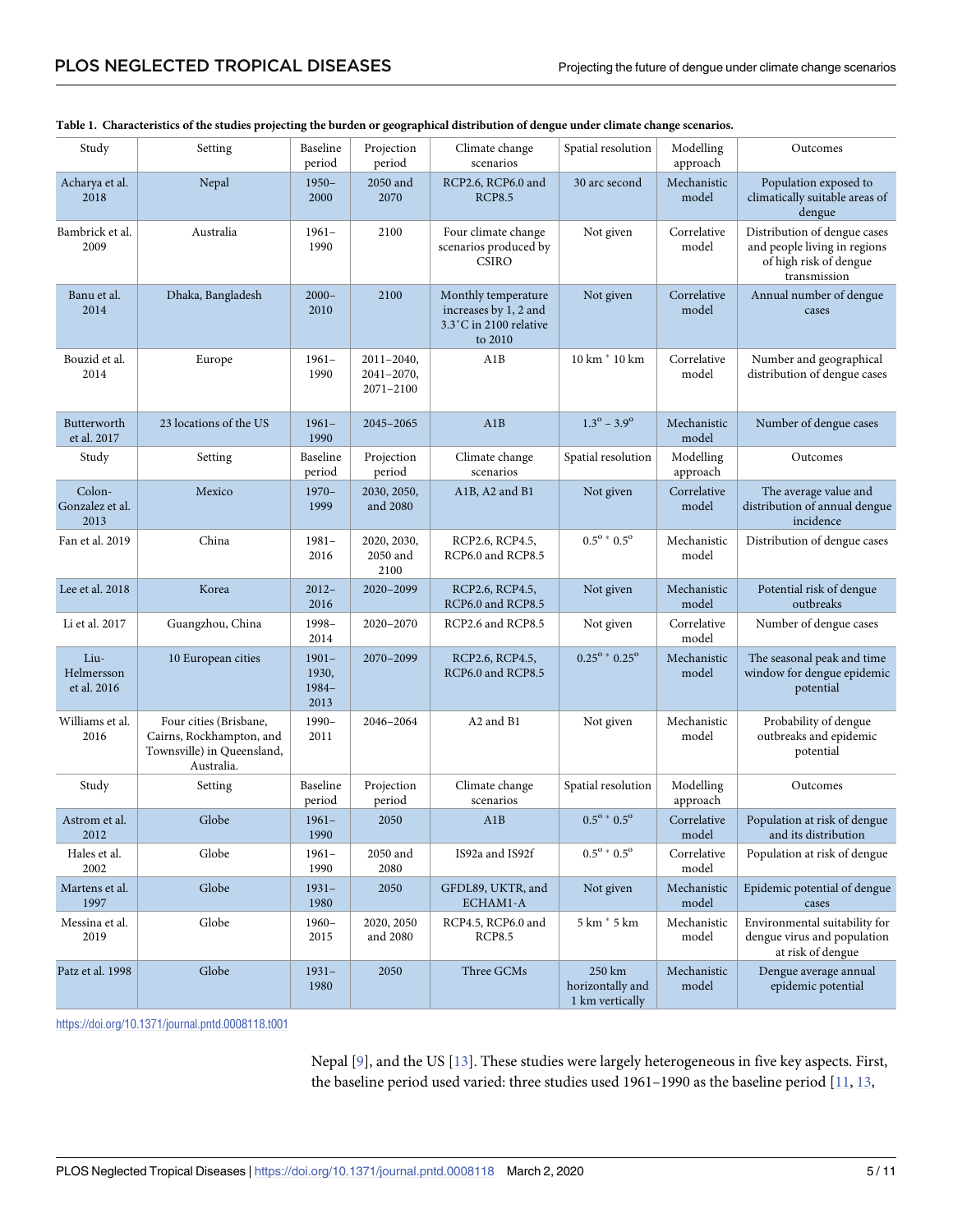<span id="page-5-0"></span>[23\]](#page-9-0), but the baseline periods used in the other eight studies varied. The inconsistency in the baseline period employed in different studies renders it difficult to directly compare the projection results across these studies. Second, the projection period also varied among studies: five studies used one year (e.g., 2100) or a couple of different years (e.g., 2050 and 2070) as the projection period [\[9,](#page-8-0) [11,](#page-8-0) [12,](#page-8-0) [14,](#page-8-0) [15\]](#page-8-0), and the other six studies used a consecutive period of time (e.g., 2070–2090) as the projection period  $[13, 17, 20, 23-25]$  $[13, 17, 20, 23-25]$  $[13, 17, 20, 23-25]$  $[13, 17, 20, 23-25]$  $[13, 17, 20, 23-25]$  $[13, 17, 20, 23-25]$  $[13, 17, 20, 23-25]$  $[13, 17, 20, 23-25]$  $[13, 17, 20, 23-25]$  $[13, 17, 20, 23-25]$ . The formation of a wide consensus on the use of projection periods (e.g. short-term (2030), middle-term (2050) and longterm (2100)) would facilitate the comparison of future study results. Third, the climate change scenarios used varied: four studies conducted in Australia [\[20\]](#page-9-0), Europe [[23](#page-9-0)], Mexico [\[14\]](#page-8-0), and the US [\[13\]](#page-8-0) used A1B, A2 and/or B1 as the climate change scenarios, and five studies conducted in China [[15](#page-8-0), [17](#page-8-0)], Europe [[24](#page-9-0)], Korea [\[25\]](#page-9-0) and Nepal [[9](#page-8-0)] used RCPs to project the future of dengue. The study by Bambrick et al. used the climate change scenarios produced by CSIRO (the Commonwealth Scientific and Industrial Research Organisation of Australia) [[11](#page-8-0)] and the study of Banu et al. used the climate change scenarios assuming that the monthly temperature in 2100 will increase by 1, 2 or 3.3˚C relative to 2010 [[12](#page-8-0)]. Fourth, the modelling approach used: there are generally two types of models used in projecting the future of dengue, i.e., mechanistic model and correlative model [\[21](#page-9-0)]. The strengths and limitations of these two modelling approaches can be found in the previous review papers  $[21, 26]$  $[21, 26]$  $[21, 26]$  $[21, 26]$  $[21, 26]$ . In the 11 studies which projected the future of dengue locally, nationally, or regionally, six used mechanistic modelling approach [[9](#page-8-0), [13](#page-8-0), [15](#page-8-0), [20](#page-9-0), [24](#page-9-0), [25](#page-9-0)], and the other five used correlative modelling approach [[11](#page-8-0), [12](#page-8-0), [14](#page-8-0), [17](#page-8-0), [23](#page-9-0)]. Last, the outcome variable also differed: five studies projected the future number of dengue cases  $[12-14, 17, 23]$  $[12-14, 17, 23]$  $[12-14, 17, 23]$  $[12-14, 17, 23]$  $[12-14, 17, 23]$  $[12-14, 17, 23]$  $[12-14, 17, 23]$  $[12-14, 17, 23]$ , four studies projected the future spatial distribution of dengue cases/incidence [[11](#page-8-0), [14](#page-8-0), [15](#page-8-0), [23](#page-9-0)], two studies projected the future population exposed to climatically suitable areas of dengue or future population living in regions of high risk of dengue transmission [[9](#page-8-0), [11](#page-8-0)], and three studies projected the future dengue epidemic potential [\[20,](#page-9-0) [24](#page-9-0), [25](#page-9-0)].

#### **Global studies**

At 30<sup>th</sup> June 2019, there were five studies which projected the future of dengue at the global scale ([Table](#page-4-0) 1) [[10](#page-8-0), [16](#page-8-0), [18](#page-9-0), [19](#page-9-0), [27](#page-9-0)]. Interestingly, the period 1961–1990 was also used as the baseline period in two of these five studies [[10](#page-8-0), [16](#page-8-0)], and 1931–1980 was used as the baseline period in another two studies [\[18,](#page-9-0) [19\]](#page-9-0). Regarding the projection period, all of the five studies used 2050 or a couple of years including 2050 and 2080 as the projection period to project the future of dengue globally. The climate change scenarios employed in these global studies varied from one to another, and, as some studies were conducted before SRES or RCPs were introduced, they used some older climate change scenarios (e.g., GFDL89 [\[18\]](#page-9-0)). In terms of the outcome variables used, three of these studies projected the future global population at risk of dengue and its spatial distribution  $[10, 16, 27]$  $[10, 16, 27]$  $[10, 16, 27]$  $[10, 16, 27]$  $[10, 16, 27]$ , two projected the spatial pattern of dengue epidemic potential globally [\[18,](#page-9-0) [19\]](#page-9-0), and one projected the spatial pattern of environmental suitability for dengue virus globally [\[27\]](#page-9-0).

#### **Discussion**

#### **Progress**

As the transmission of dengue involves dengue viruses, vectors, and susceptible people, to understand the precise relationship between climate and dengue transmission is not a trivial task [\[6](#page-8-0), [28](#page-9-0)]. Further, projecting the future of dengue under climate change scenarios requires not just a good understanding of the association between climate and dengue but also comprehensive knowledge on future changes in climate and other factors (e.g. demographic change).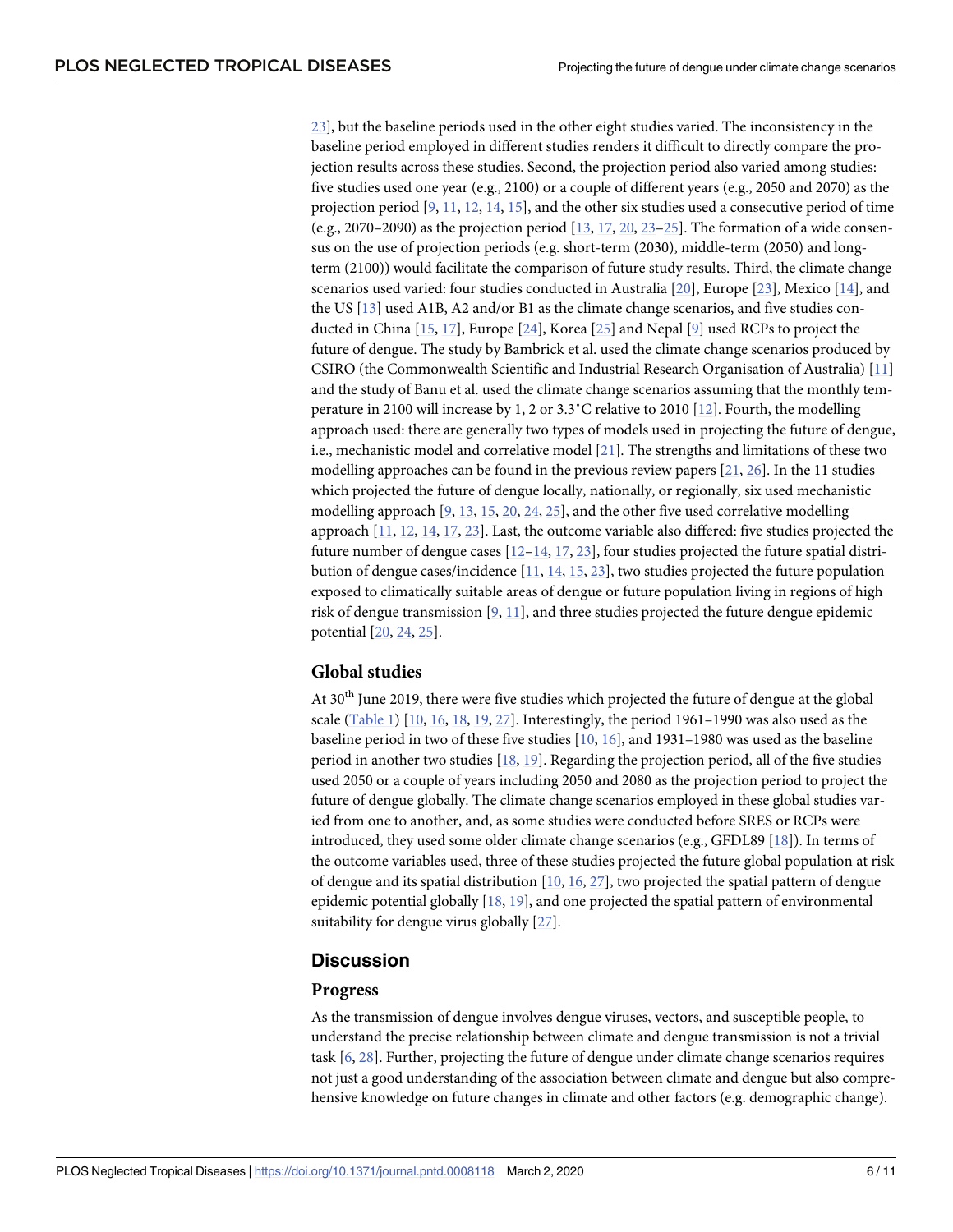<span id="page-6-0"></span>Nevertheless, much progress has been made in this field. First, there is a growing consensus on using "population exposed to climatically suitable areas of dengue" or "epidemic potential of dengue cases" as the outcome variable in the projection  $[9, 24, 27]$  $[9, 24, 27]$  $[9, 24, 27]$  $[9, 24, 27]$  $[9, 24, 27]$ , instead of projecting the absolute number of future dengue cases. Second, with the advent of the multiple climate change scenarios introduced by IPCC covering the "best case scenario" and the possible "worst case scenario" [[8,](#page-8-0) [22\]](#page-9-0), the selection of climate change scenarios has become more consistent across different studies. Third, the presence of dengue vectors is pivotal for the transmission of dengue, but projecting the distribution of dengue vectors is challenging partially due to the unavailability of rich data on the present distribution of dengue vectors. Nevertheless, there have been a few attempts which incorporated findings on the current and future distributions of dengue vectors into the projection of dengue future [[29](#page-9-0)–[31\]](#page-9-0). Kraemer et al. have investigated the past and projected future spread of *A*. *aegypti* and *A*. *albopictus* globally [\[30\]](#page-9-0), and based on this work, Messina et al. have presented the current and future global population at risk of dengue [[27](#page-9-0)].

#### **Uncertainties**

Despite the progresses made in the projection of dengue future, many uncertainties remain to be resolved. First, sociodemographic factors play an appreciable role in the transmission of dengue, and incorporating sociodemographic factors in the projection of dengue future remains a challenge. A salient example is the relationship between travel and the transmission of dengue [[32](#page-9-0)–[34](#page-9-0)]. In 2016, there were more than 1.2 billion international tourists and this number is still growing [[35](#page-9-0)], raising concerns about the appreciable role that travel (particularly international travel [[36](#page-9-0)]) may play in the future transmission of dengue. Second, increasing temperature has been widely used as the indicator of climate change in the prior studies projecting the future of dengue, with rainfall and humidity being under-researched. Hales et al. reported that vapour pressure, an index which incorporates temperature and humidity, is the climate indicator which predicts the presence of dengue most accurately  $[16]$  $[16]$  $[16]$ . However, the associations of different climatic factors with the transmission of dengue are complex and sometimes behave in a non-linear manner [\[5](#page-8-0), [37](#page-9-0)]. Third, the crucial drivers behind the presence or absence of dengue vectors include, but are not limited to, climate or vector-control programs [\[38\]](#page-10-0), and other fundamental drivers remain to be unveiled. Fourth, why dengue transmission occurs in some regions with ideal environment and vectors, but not in other similar regions, remains mysterious.

#### **Future research needs**

Accurately projecting the future of dengue under the context of climate change would help governments and public health officials take timely and pre-emptive actions to protect the public from dengue in the future. There are several knowledge gaps that need to be filled in this field. First, incorporating the most important sociodemographic factors (e.g., travel and demographic change) into the projections would yield a more accurate estimate of dengue future [[25](#page-9-0)]. Second, in some regions, temperature might not be the most significant climatic factor associated with the transmission of dengue [[39](#page-10-0), [40\]](#page-10-0). Identifying the locally important climatic factor and conducting precise projection at the local level is warranted. Third, it is of great significance to explore the non-climatic drivers behind the presence of *A*. *aegypti and A*. *albopictus*, and also to identify the crucial factors triggering the transmission of dengue in those climatically suitable regions. Fourth, some dengue control strategies may be effective in curbing its spread in some areas [[41](#page-10-0)]. As more evidence of their effectiveness accumulates (e.g., *Wolbachia* [[42](#page-10-0), [43\]](#page-10-0)), such strategies need to be taken into account in dengue projections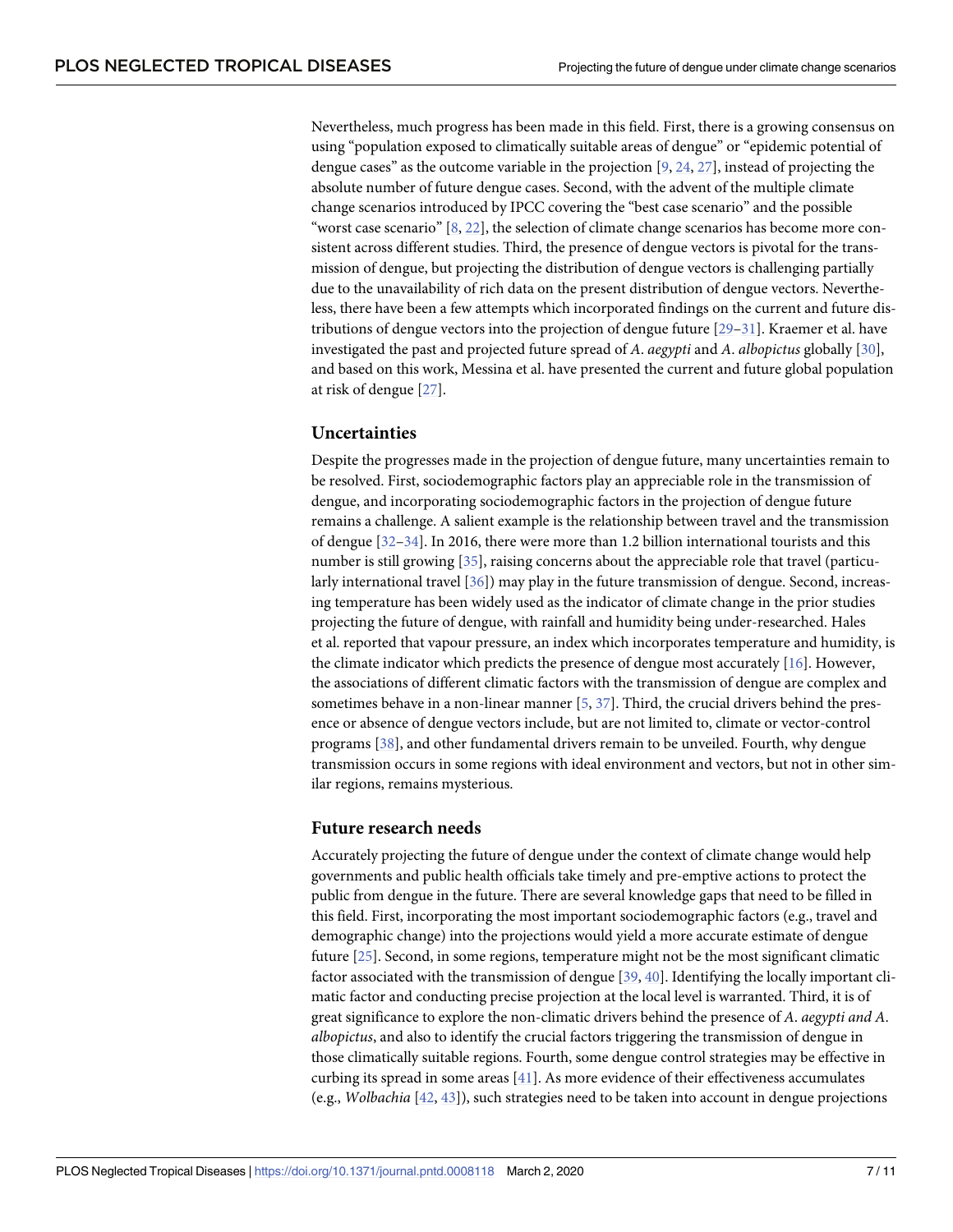<span id="page-7-0"></span>as some high risk regions for transmission may become low risk due to vector control capacity [\[44\]](#page-10-0). Fifth, routine communication between the research community and policy makers on the local key drivers of dengue transmission is still deficient, calling for concerted efforts to be made in the future.

#### **Limitations of this review**

Several limitations of this review should be acknowledged. First, the different outcomes used in the existing studies projecting the future of dengue under climate change scenarios restricted us to quantitatively pool the findings. Second, understanding the future distribution of dengue vectors is an essential step in adequately understanding the future of dengue, but those studies solely projecting the future distribution of dengue vectors under climate change scenarios were not included in this review due to the focus of this review being on human health. Third, specific methodological issues in projecting the future of dengue (e.g., proper control of confounders) worth exploring but were not comprehensively elucidated in this review because some published review papers have discussed these issues to some extent.

#### **Conclusion**

As climate change proceeds, population exposed to areas with suitable environment for the transmission of dengue may change. There is an increasing number of studies which projected the future of dengue under climate change scenarios. Identifying the non-climatic drivers behind the presence/absence of dengue vectors and the pivotal factors triggering the transmission of dengue in those climatically suitable areas is an important next step. In addition to future projections accounting for alternative climate change scenarios, benefit would come from considering different control scenarios (e.g., programs incorporating Wolbachia). This would not only improve projection realism but would also act as an impetus for establishing researchers and policy makers' consensus on provisions to mitigate future dengue.

# **Supporting information**

**S1 [Checklist.](http://journals.plos.org/plosntds/article/asset?unique&id=info:doi/10.1371/journal.pntd.0008118.s001) PRISMA checklist.** (DOC)

**S1 [Flowchart](http://journals.plos.org/plosntds/article/asset?unique&id=info:doi/10.1371/journal.pntd.0008118.s002). PRISMA flowchart.** (DOC)

#### **Author Contributions**

**Conceptualization:** Wenbiao Hu.

**Formal analysis:** Zhiwei Xu.

**Funding acquisition:** Hilary Bambrick, Francesca D. Frentiu, Gregor Devine, Laith Yakob, Gail Williams, Wenbiao Hu.

**Investigation:** Zhiwei Xu, Wenbiao Hu.

**Methodology:** Zhiwei Xu, Francesca D. Frentiu, Laith Yakob, Wenbiao Hu.

**Project administration:** Zhiwei Xu, Wenbiao Hu.

**Resources:** Wenbiao Hu.

**Supervision:** Wenbiao Hu.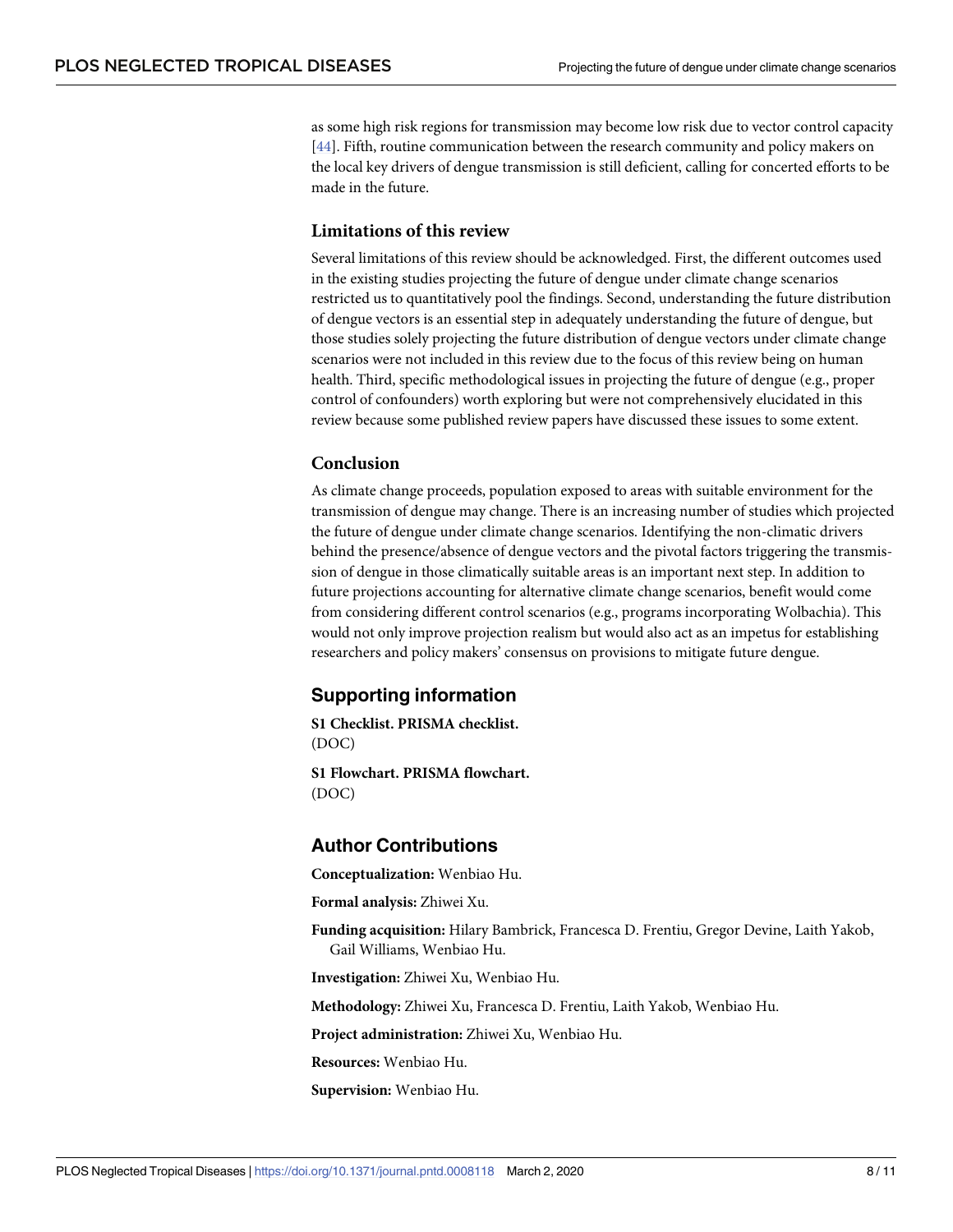<span id="page-8-0"></span>**Validation:** Zhiwei Xu, Wenbiao Hu.

**Visualization:** Zhiwei Xu.

**Writing – original draft:** Zhiwei Xu.

**Writing – review & editing:** Zhiwei Xu, Hilary Bambrick, Francesca D. Frentiu, Gregor Devine, Laith Yakob, Gail Williams, Wenbiao Hu.

#### **References**

- **[1](#page-1-0).** Bhatt S, Gething PW, Brady OJ, Messina JP, Farlow AW, Moyes CL, et al. The global distribution and burden of dengue. Nature. 2013; 496:504–7. <https://doi.org/10.1038/nature12060> PMID: [23563266](http://www.ncbi.nlm.nih.gov/pubmed/23563266)
- **[2](#page-1-0).** Shepard DS, Undurraga EA, Halasa YA, Stanaway JD. The global economic burden of dengue: a systematic analysis. The Lancet Infectious Diseases. 2016; 16(8):935–41. [https://doi.org/10.1016/S1473-](https://doi.org/10.1016/S1473-3099(16)00146-8) [3099\(16\)00146-8](https://doi.org/10.1016/S1473-3099(16)00146-8) PMID: [27091092](http://www.ncbi.nlm.nih.gov/pubmed/27091092)
- **[3](#page-1-0).** Ferguson NM. Challenges and opportunities in controlling mosquito-borne infections. Nature. 2018; 559(7715):490–7. <https://doi.org/10.1038/s41586-018-0318-5> PMID: [30046071](http://www.ncbi.nlm.nih.gov/pubmed/30046071)
- **[4](#page-1-0).** Brady OJ, Gething PW, Bhatt S, Messina JP, Brownstein JS, Hoen AG, et al. Refining the global spatial limits of dengue virus transmission by evidence-based consensus. PLoS neglected tropical diseases. 2012; 6(8):e1760–e. <https://doi.org/10.1371/journal.pntd.0001760> PMID: [22880140](http://www.ncbi.nlm.nih.gov/pubmed/22880140).
- **[5](#page-1-0).** Morin C, Comrie A, Ernst K. Climate and dengue transmission: evidence and implications. Environmental Health Perspectives 2013; 121(11–12):1264–72. <https://doi.org/10.1289/ehp.1306556> PMID: [24058050](http://www.ncbi.nlm.nih.gov/pubmed/24058050)
- **[6](#page-1-0).** Li R, Xu L, Bjørnstad ON, Liu K, Song T, Chen A, et al. Climate-driven variation in mosquito density predicts the spatiotemporal dynamics of dengue. Proceedings of the National Academy of Sciences of the United States of America. 2019; 116(9):3624–9. Epub 02/11. <https://doi.org/10.1073/pnas.1806094116> PMID: [30808752](http://www.ncbi.nlm.nih.gov/pubmed/30808752).
- **[7](#page-1-0).** Haines A, Ebi K. The Imperative for Climate Action to Protect Health. New England Journal of Medicine. 2019; 380(3):263–73. <https://doi.org/10.1056/NEJMra1807873> PMID: [30650330.](http://www.ncbi.nlm.nih.gov/pubmed/30650330)
- **[8](#page-1-0).** IPCC. Climate Change 2014: Synthesis Report. Contribution of Working Groups I, II and III to the Fifth Assessment Report of the Intergovenmental Panel on Climate Change. Geneva, Switzerland 2014.
- **[9](#page-1-0).** Acharya BK, Cao C, Xu M, Khanal L, Naeem S, Pandit S. Present and Future of Dengue Fever in Nepal: Mapping Climatic Suitability by Ecological Niche Model. International journal of environmental research and public health. 2018; 15(2):187. <https://doi.org/10.3390/ijerph15020187> PMID: [29360797](http://www.ncbi.nlm.nih.gov/pubmed/29360797).
- [10](#page-5-0). Åström C, Rocklöv J, Hales S, Béguin A, Louis V, Sauerborn R. Potential Distribution of Dengue Fever Under Scenarios of Climate Change and Economic Development. EcoHealth. 2012; 9(4):448–54. <https://doi.org/10.1007/s10393-012-0808-0> PMID: [23408100](http://www.ncbi.nlm.nih.gov/pubmed/23408100)
- **[11](#page-2-0).** Bambrick HJ, Woodruff RE, Hanigan IC. Climate change could threaten blood supply by altering the distribution of vector-borne disease: an Australian case-study. Global health action. 2009; 2:10.3402/gha. v2i0.2059. <https://doi.org/10.3402/gha.v2i0.2059> PMID: [20052315.](http://www.ncbi.nlm.nih.gov/pubmed/20052315)
- **[12](#page-2-0).** Banu S, Hu W, Guo Y, Hurst C, Tong S. Projecting the impact of climate change on dengue transmission in Dhaka, Bangladesh. Environment International. 2014; 63:137–42. [https://doi.org/10.1016/j.](https://doi.org/10.1016/j.envint.2013.11.002) [envint.2013.11.002](https://doi.org/10.1016/j.envint.2013.11.002) PMID: [24291765](http://www.ncbi.nlm.nih.gov/pubmed/24291765)
- **[13](#page-4-0).** Butterworth MK, Morin CW, Comrie AC. An Analysis of the Potential Impact of Climate Change on Dengue Transmission in the Southeastern United States. Environmental health perspectives. 2017; 125 (4):579–85. Epub 10/07. <https://doi.org/10.1289/EHP218> PMID: [27713106](http://www.ncbi.nlm.nih.gov/pubmed/27713106).
- **[14](#page-2-0).** Colón-González FJ, Fezzi C, Lake IR, Hunter PR. The Effects of Weather and Climate Change on Dengue. PLOS Neglected Tropical Diseases. 2013; 7(11):e2503. [https://doi.org/10.1371/journal.pntd.](https://doi.org/10.1371/journal.pntd.0002503) [0002503](https://doi.org/10.1371/journal.pntd.0002503) PMID: [24244765](http://www.ncbi.nlm.nih.gov/pubmed/24244765)
- **[15](#page-2-0).** Fan J-C, Liu Q-Y. Potential impacts of climate change on dengue fever distribution using RCP scenarios in China. Advances in Climate Change Research. 2019; 10(1):1–8[.https://doi.org/10.1016/j.accre.2019.](https://doi.org/10.1016/j.accre.2019.03.006) [03.006.](https://doi.org/10.1016/j.accre.2019.03.006)
- **[16](#page-5-0).** Hales S, de Wet N, Maindonald J, Woodward A. Potential effect of population and climate changes on global distribution of dengue fever: an empirical model. The Lancet. 2002; 360(9336):830–4.[https://doi.](https://doi.org/10.1016/S0140-6736(02)09964-6) [org/10.1016/S0140-6736\(02\)09964-6](https://doi.org/10.1016/S0140-6736(02)09964-6).
- **[17](#page-2-0).** Li C, Wang X, Wu X, Liu J, Ji D, Du J. Modeling and projection of dengue fever cases in Guangzhou based on variation of weather factors. Science of The Total Environment. 2017;605–606:867–73. [https://doi.org/10.1016/j.scitotenv.2017.06.181.](https://doi.org/10.1016/j.scitotenv.2017.06.181)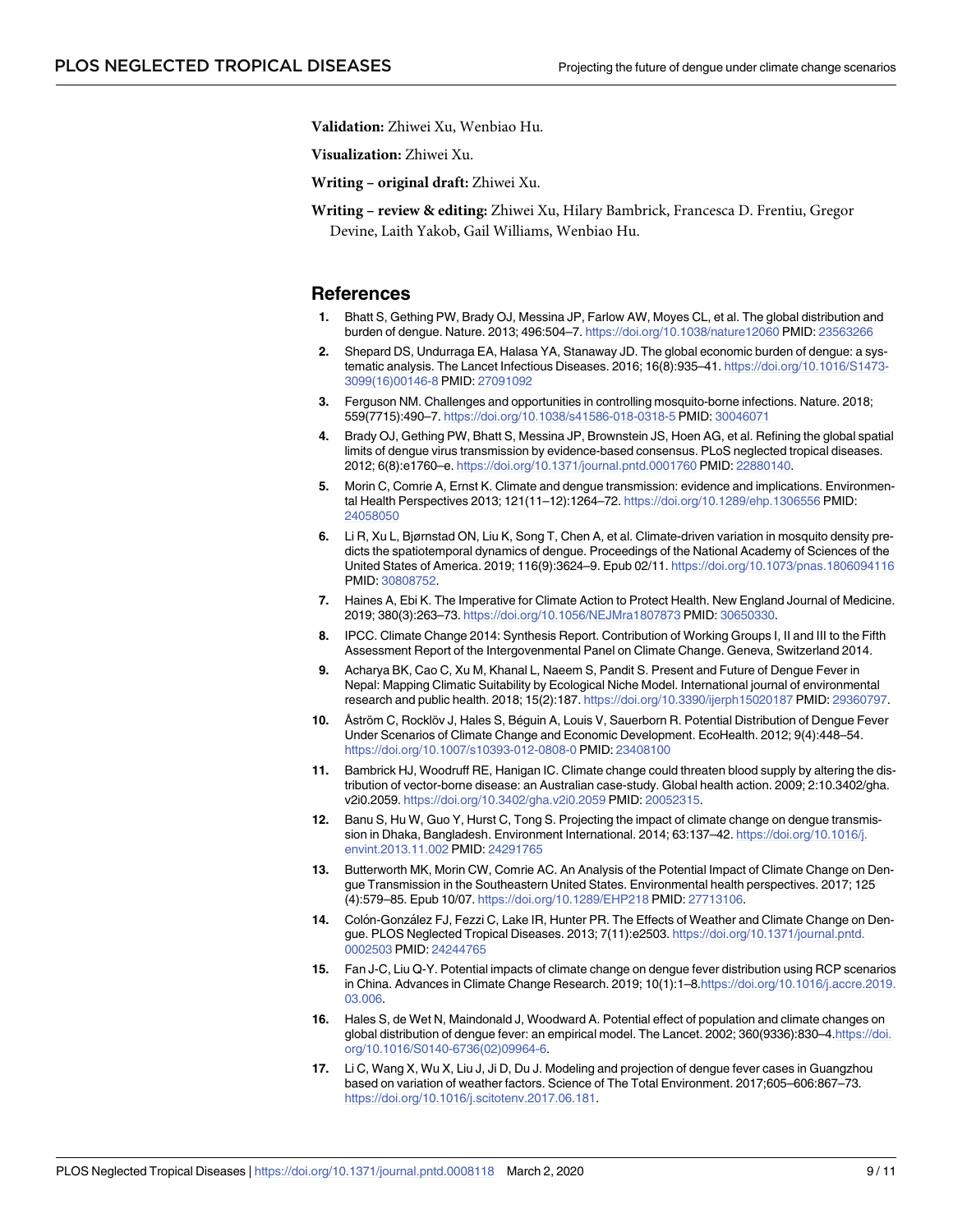- <span id="page-9-0"></span>**[18](#page-5-0).** Martens WJM, Jetten TH, Focks DA. SENSITIVITY OF MALARIA, SCHISTOSOMIASIS AND DEN-GUE TO GLOBAL WARMING. Climatic Change. 1997; 35(2):145–56. [https://doi.org/10.1023/](https://doi.org/10.1023/A:1005365413932) [A:1005365413932](https://doi.org/10.1023/A:1005365413932)
- **[19](#page-5-0).** Patz JA, Martens WJ, Focks DA, Jetten TH. Dengue fever epidemic potential as projected by general circulation models of global climate change. Environmental health perspectives. 1998; 106(3):147–53. <https://doi.org/10.1289/ehp.98106147> PMID: [9452414](http://www.ncbi.nlm.nih.gov/pubmed/9452414).
- **[20](#page-1-0).** Williams CR, Mincham G, Faddy H, Viennet E, Ritchie SA, Harley D. Projections of increased and decreased dengue incidence under climate change. Epidemiology and Infection. 2016; 144(14):3091– 100. Epub 07/26. <https://doi.org/10.1017/S095026881600162X> PMID: [27457660](http://www.ncbi.nlm.nih.gov/pubmed/27457660)
- **[21](#page-2-0).** Messina JP, Brady OJ, Pigott DM, Golding N, Kraemer MUG, Scott TW, et al. The many projected futures of dengue. Nature Reviews Microbiology. 2015; 13:230. <https://doi.org/10.1038/nrmicro3430> PMID: [25730702](http://www.ncbi.nlm.nih.gov/pubmed/25730702)
- **[22](#page-2-0).** IPCC. Climate Change 2007: Synthesis Report. Contribution of Working Groups I, II and III to the Fourth Assessment Report of the Intergovernmental Panel on Climate Change. Geneva, Switzerland 2007.
- [23](#page-2-0). Bouzid M, Colón-González FJ, Lung T, Lake IR, Hunter PR. Climate change and the emergence of vector-borne diseases in Europe: case study of dengue fever. BMC Public Health. 2014; 14(1):781. [https://](https://doi.org/10.1186/1471-2458-14-781) [doi.org/10.1186/1471-2458-14-781](https://doi.org/10.1186/1471-2458-14-781) PMID: [25149418](http://www.ncbi.nlm.nih.gov/pubmed/25149418)
- **[24](#page-2-0).** Liu-Helmersson J, Quam M, Wilder-Smith A, Stenlund H, Ebi K, Massad E, et al. Climate Change and Aedes Vectors: 21st Century Projections for Dengue Transmission in Europe. EBioMedicine. 2016; 7:267–77. <https://doi.org/10.1016/j.ebiom.2016.03.046> PMID: [27322480](http://www.ncbi.nlm.nih.gov/pubmed/27322480).
- **[25](#page-2-0).** Lee H, Kim JE, Lee S, Lee CH. Potential effects of climate change on dengue transmission dynamics in Korea. PLOS ONE. 2018; 13(6):e0199205. <https://doi.org/10.1371/journal.pone.0199205> PMID: [29953493](http://www.ncbi.nlm.nih.gov/pubmed/29953493)
- **[26](#page-5-0).** Tjaden NB, Caminade C, Beierkuhnlein C, Thomas SM. Mosquito-Borne Diseases: Advances in Modelling Climate-Change Impacts. Trends in Parasitology. 2018; 34(3):227–45. [https://doi.org/10.1016/j.pt.](https://doi.org/10.1016/j.pt.2017.11.006) [2017.11.006](https://doi.org/10.1016/j.pt.2017.11.006) PMID: [29229233](http://www.ncbi.nlm.nih.gov/pubmed/29229233)
- **[27](#page-5-0).** Messina JP, Brady OJ, Golding N, Kraemer MUG, Wint GRW, Ray SE, et al. The current and future global distribution and population at risk of dengue. Nature Microbiology. 2019. [https://doi.org/10.1038/](https://doi.org/10.1038/s41564-019-0476-8) [s41564-019-0476-8](https://doi.org/10.1038/s41564-019-0476-8) PMID: [31182801](http://www.ncbi.nlm.nih.gov/pubmed/31182801)
- **[28](#page-5-0).** Xu L, Stige LC, Chan K-S, Zhou J, Yang J, Sang S, et al. Climate variation drives dengue dynamics. Proceedings of the National Academy of Sciences. 2017; 114(1):113–8. [https://doi.org/10.1073/pnas.](https://doi.org/10.1073/pnas.1618558114) [1618558114](https://doi.org/10.1073/pnas.1618558114) PMID: [27940911](http://www.ncbi.nlm.nih.gov/pubmed/27940911)
- **[29](#page-6-0).** Ducheyne E, Tran Minh NN, Haddad N, Bryssinckx W, Buliva E, Simard F, et al. Current and future distribution of Aedes aegypti and Aedes albopictus (Diptera: Culicidae) in WHO Eastern Mediterranean Region. Int J Health Geogr. 2018; 17(1):4–. <https://doi.org/10.1186/s12942-018-0125-0> PMID: [29444675](http://www.ncbi.nlm.nih.gov/pubmed/29444675).
- **[30](#page-6-0).** Kraemer MUG, Reiner RC, Brady OJ, Messina JP, Gilbert M, Pigott DM, et al. Past and future spread of the arbovirus vectors Aedes aegypti and Aedes albopictus. Nature Microbiology. 2019; 4(5):854–63. <https://doi.org/10.1038/s41564-019-0376-y> PMID: [30833735](http://www.ncbi.nlm.nih.gov/pubmed/30833735)
- **[31](#page-6-0).** Ryan SJ, Carlson CJ, Mordecai EA, Johnson LR. Global expansion and redistribution of Aedes-borne virus transmission risk with climate change. PLOS Neglected Tropical Diseases. 2019; 13(3): e0007213. <https://doi.org/10.1371/journal.pntd.0007213> PMID: [30921321](http://www.ncbi.nlm.nih.gov/pubmed/30921321)
- **[32](#page-6-0).** Choe Y-J, Choe S-A, Cho S-I. Importation of travel-related infectious diseases is increasing in South Korea: An analysis of salmonellosis, shigellosis, malaria, and dengue surveillance data. Travel Medicine and Infectious Disease. 2017; 19:22–7. <https://doi.org/10.1016/j.tmaid.2017.09.003> PMID: [28919170](http://www.ncbi.nlm.nih.gov/pubmed/28919170)
- **33.** Findlater A, Moineddin R, Kain D, Yang J, Wang X, Lai S, et al. The use of air travel data for predicting dengue importation to China: A modelling study. Travel Medicine and Infectious Disease. 2019. [https://](https://doi.org/10.1016/j.tmaid.2019.07.002) [doi.org/10.1016/j.tmaid.2019.07.002](https://doi.org/10.1016/j.tmaid.2019.07.002).
- **[34](#page-6-0).** Tian H, Sun Z, Faria NR, Yang J, Cazelles B, Huang S, et al. Increasing airline travel may facilitate cocirculation of multiple dengue virus serotypes in Asia. PLoS neglected tropical diseases. 2017; 11(8): e0005694–e. <https://doi.org/10.1371/journal.pntd.0005694> PMID: [28771468.](http://www.ncbi.nlm.nih.gov/pubmed/28771468)
- **[35](#page-6-0).** UNTWO. Compendium of Tourism Statistics, Data 2011–2015 2017.
- **[36](#page-6-0).** Xu Z, Bambrick H, Yakob L, Devine G, Frentiu FD, Marina R, et al. Using dengue epidemics and local weather in Bali, Indonesia to predict imported dengue in Australia. Environmental Research. 2019; 175:213–20. <https://doi.org/10.1016/j.envres.2019.05.021> PMID: [31136953](http://www.ncbi.nlm.nih.gov/pubmed/31136953)
- **[37](#page-6-0).** Xu Z, Bambrick H, Yakob L, Devine G, Lu J, Frentiu FD, et al. Spatiotemporal patterns and climatic drivers of severe dengue in Thailand. Science of The Total Environment. 2019; 656:889–901. [https://doi.](https://doi.org/10.1016/j.scitotenv.2018.11.395) [org/10.1016/j.scitotenv.2018.11.395](https://doi.org/10.1016/j.scitotenv.2018.11.395) PMID: [30625675](http://www.ncbi.nlm.nih.gov/pubmed/30625675)